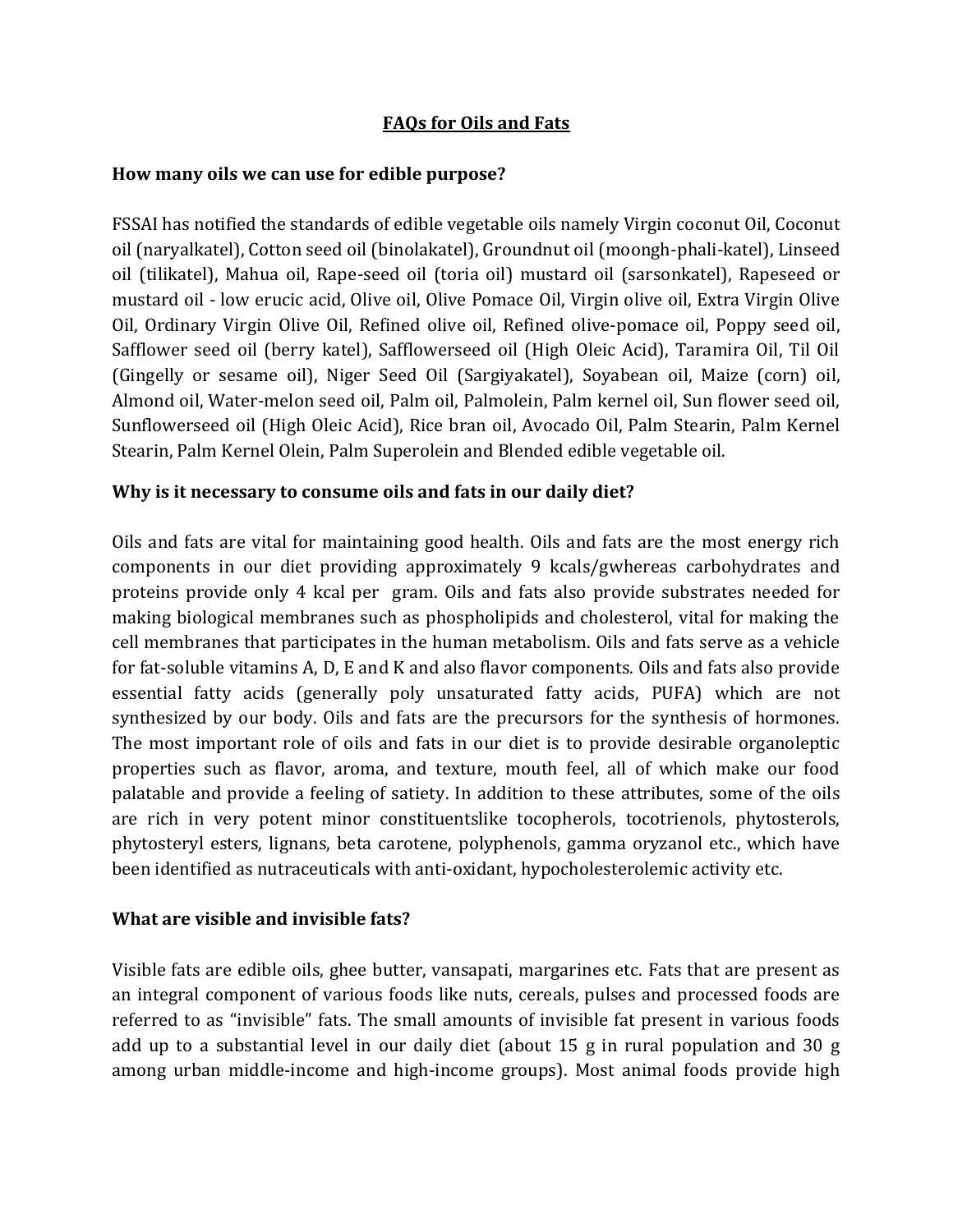amounts of invisible fat. Hence it is necessary to take into account the invisible fat intake while considering dietary intake of visible fat.

## **How much oil we are supposed to eat?**

Most of the global health organizations recommended intake for total dietary fat (visible + invisible) in adults ranges between 20-35%total Energy intake /day. In India, the recommended dietary guideline of ICMR (2010)for the total dietary fat intake is 30%total Energy intake /day. This means that 30% of the total daily energy intake should come from dietary sources of oils and fats. For example, if an individual consumes 2000 Kcal of energy/day, then 30% of 2000 KCal i.e. 600 Kcal (equivalent to 65 g) must come from total fat (visible + invisible) intake. Hence, it is necessary to take about 30 g/day of visible fat.

## **What is refined vegetable oil?**

Refined vegetable oil means any vegetable oil which is obtained by expression or solvent extraction of vegetable oil bearing materials, deacidified with alkali and/or physical refining and/or by miscella refining using permitted food grade solvents and/or degumming using phosphoric/citric acid and any suitable food grade enzyme, followed by bleaching with adsorbent earth and/or activated carbon or both of them and deodourised with steam. No other chemical agent shall be used. The name of the vegetable oil from which the refined oil has been manufactured shall be clearly specified on the label of the container.

## **Why is refining required for oils?**

As per FSS (Food Products and Standards and Food Additives) Regulations, 2011, Cottonseed oil, Mahua Oil, Rice bran Oil, Kokum Fats, Mango Kernel Fats, Dhupa Fat and Phulwara Fat have to be refined before human consumption so as to remove the antinutritional or unsafe substances. However, refining may be done for other vegetable oils also in order to remove the odour and extend their shelf life.

# **Are toxic chemicals used for refining the oils? Does industry use toxic chemicals for refining the oils?**

Only non-toxic chemicals are permitted for refining.FSSAI and other global agencies permit several processing aids for the refining of oils. Hence, refined oils are totally safe to use as cooking oil. Globally more than 85% of the oils consumed are refined oils.

#### **Are refined oils safe for health?**